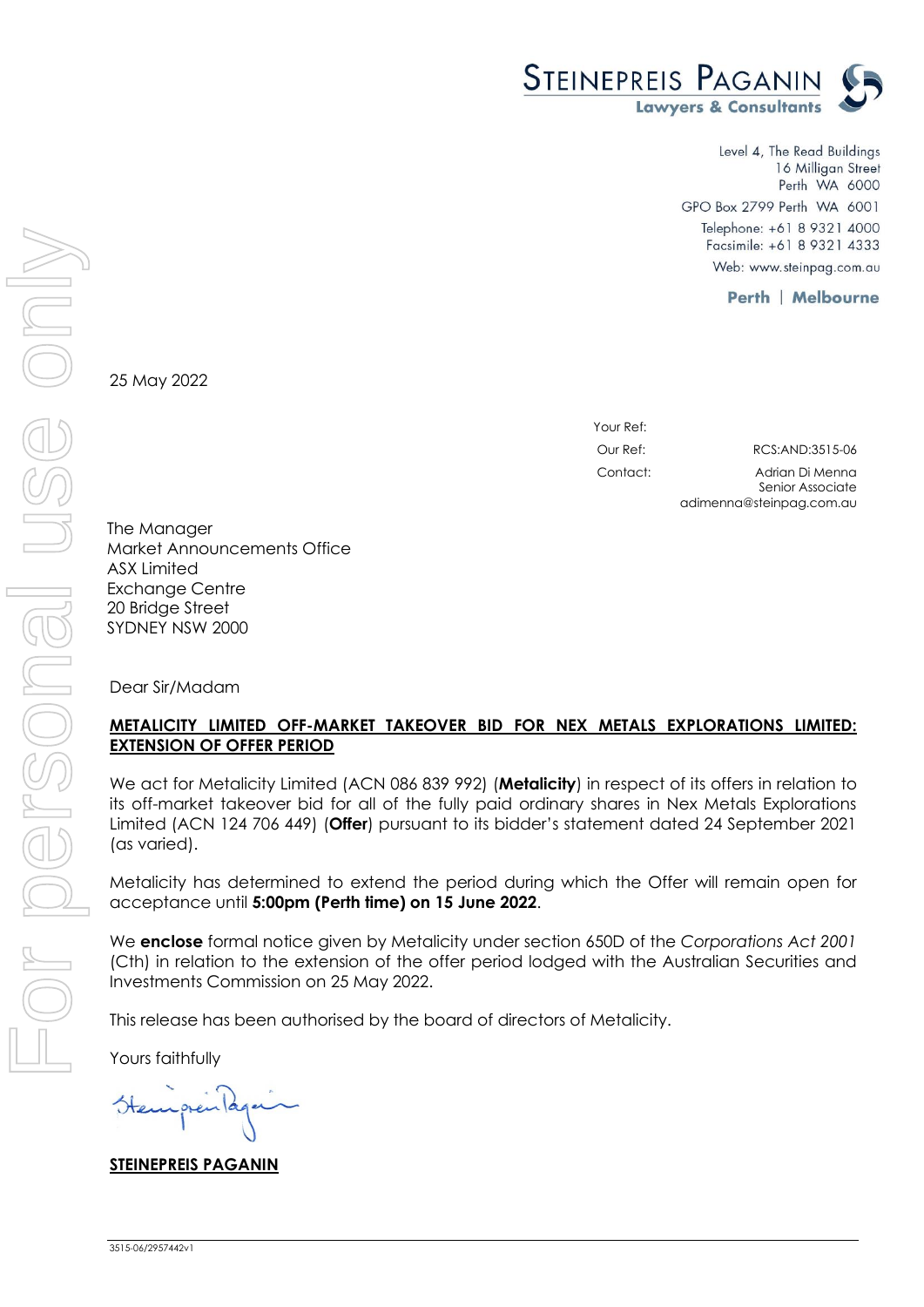# **Metalicity Limited ACN 086 839 992**

## **Off-market takeover bid for Nex Metals Explorations Limited**

# **Notice under section 650D of the** *Corporations Act 2001* **(Cth) Variation of offer – extension of offer period**

## **To:** Australian Securities and Investments Commission (**ASIC**);

Nex Metals Explorations Limited (ACN 124 706 449) (**NME**);

ASX Limited (**ASX**); and

Those persons shown as holders of NME shares in the register of members of NME as at 20 May 2022 who have not yet accepted the Offer in accordance with section 650D(1)(c)(ii) of the *Corporations Act 2001* (Cth) (as modified by ASIC Class Order [CO 13/521])

Metalicity Limited (ACN 086 839 992) (**Metalicity**) gives this notice under section 650D of the *Corporations Act 2001* (Cth) (**Corporations Act**) in respect of its offers dated 14 October 2021 (**Offer**) in relation to its off-market takeover bid for all of the fully paid ordinary shares in Nex Metals Explorations Limited (ACN 124 706 449) pursuant to its bidder's statement dated 24 September 2021 (as varied) (**Bidder's Statement**).

Capitalised terms in this notice have the same meaning as given in the Bidder's Statement, unless the context requires otherwise.

### **Extension of Offer Period**

Metalicity gives notice under section 650D(1) of the Corporations Act that pursuant to section 650C(1) of the Corporations Act it varies the Offer by:

- (a) extending the period during which the Offer will remain open for acceptance until **5:00pm (Perth time) on 15 June 2022**, unless withdrawn or further extended; and
- (b) replacing references to '15 November 2021' with '15 June 2022' in all places in the Bidder's Statement and the Acceptance Form where '15 November 2021' appears (or is deemed to appear) as the last day of the Offer Period.

### **Date of lodgement and disclaimer**

A copy of this notice was lodged with ASIC on 25 May 2022. Neither ASIC, ASX nor any of their respective officers takes any responsibility for the contents of this notice.

### **Authorisation**

This notice has been approved by a unanimous resolution passed by the Directors of Metalicity in accordance with section 650D(3A) of the Corporations Act (as inserted by ASIC Class Order [CO 13/521]).